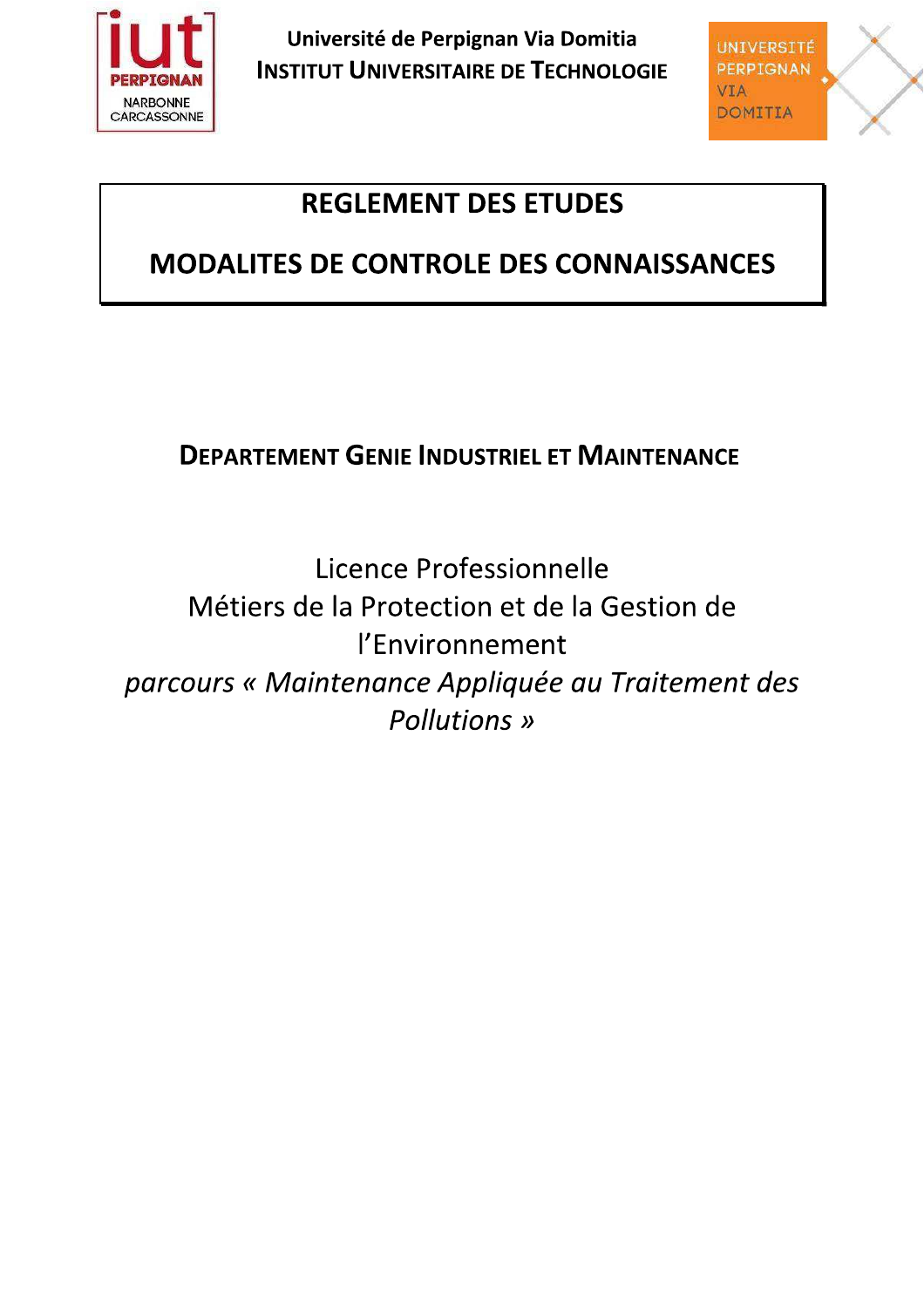Université de Perpignan

#### Institut Universitaire de Technologie

Chemin de la Passio Vella - B.P. 79905 66 962 PERPIGNAN CEDEX 9

#### Génie Industriel et Maintenance

Tél.: 04 68 66 24 35 - Fax.: 04 68 66 24 37 E.mail: gim-iut@univ-perp.fr

Année universitaire 2021-2022

### **LICENCE PROFESSIONNELLE** Métiers de la protection et de la gestion de l'environnement Parcours : Maintenance Appliquée au Traitement des Pollutions (MATP)

#### 1 - ORGANISATION DES ETUDES (articles 1 à 6)

#### **PREAMBULE**

La licence professionnelle est un diplôme national de l'enseignement supérieur qui confère à son titulaire le grade de licence et poursuit un objectif d'insertion professionnelle.

Article 1 : Le présent règlement a pour objet de compléter et de préciser le cadre légal conduisant au diplôme précité puis d'informer les étudiants inscrits à ce diplôme.

#### Article 2 : CALENDRIER D'ENSEIGNEMENTS

Les enseignements de la licence professionnelle se déroulent sur 21 semaines du : Lundi 6 septembre 2021 au Vendredi 25 février 2022

#### **Article 3: CALENDRIER DES STAGES**

Le stage, pour la formation initiale, se déroule sur 14 semaines, à partir du : 7 mars et jusqu'au 11 juin 2022. . Les soutenances de stage auront lieu entre le 13 et le 17 juin 2022

#### **Article 4: CONGES UNIVERSITAIRES**

Toussaint: du lundi 25 octobre au mardi 2 novembre 2021

**Noël** :. du lundi 20 décembre 2021 au lundi 3 janvier 2022

: du lundi 28 février au lundi 7 mars 2022 **Hiver** 

#### **Article 5: REPARTITION DES ENSEIGNEMENTS**

Le calendrier des enseignements est précisé sur le planning annuel. Il tient compte d'une charge hebdomadaire moyenne d'environ 35 heures (cours, travaux dirigés, travaux pratiques, contrôles des connaissances, conférences, visites, projets tuteurés,...).

Les enseignements sont répartis en deux semestres dont l'articulation est au 21 janvier 2022.

## Article 6 : DUREE DES COURS

Les horaires d'enseignement pour les Cours, Travaux Dirigés et Travaux Pratiques sont variables :

- le matin : 8h-12h
- l'après-midi : 13h-19h  $\bullet$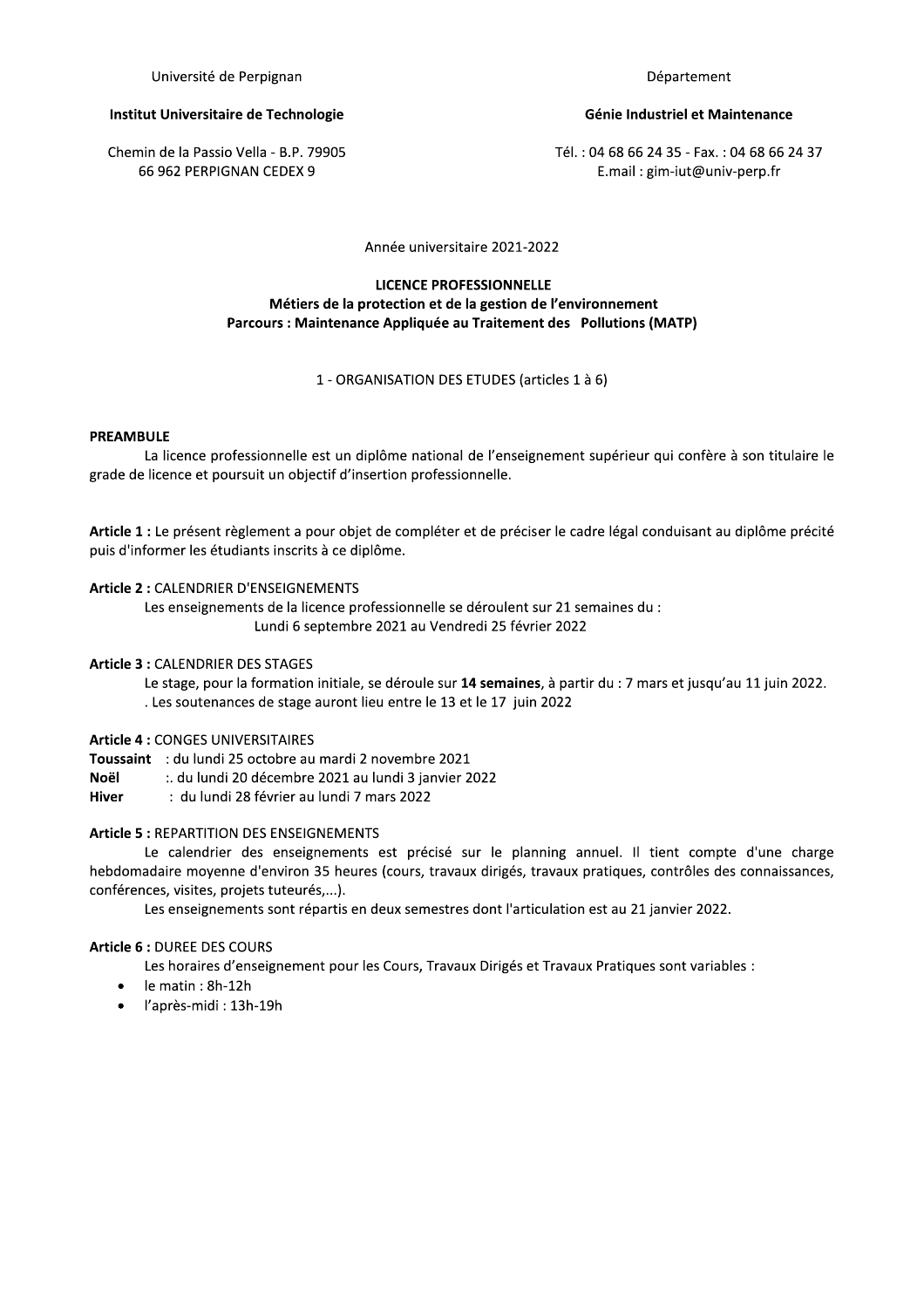Université de Perpignan

Département

#### Institut Universitaire de Technologie

Chemin de la Passio Vella - B.P. 79905 66 962 PERPIGNAN CEDEX 9

#### Génie Industriel et Maintenance

Tél.: 04 68 66 24 35 - Fax.: 04 68 66 24 37 E.mail: gim-iut@univ-perp.fr

Année universitaire 2021/2022

#### **LICENCE PROFESSIONNELLE**

Métiers de la protection et de la gestion de l'environnement Parcours : Maintenance Appliquée au Traitement des Pollutions (MATP)

#### 2 - MODALITES DE CONTRÔLE DES CONNAISSANCES ET DES APTITUDES (articles 7 à 18)

Article 7 : PROJET TUTEURE (U.E. 5) coefficient 8 sur 60 - 200 heures

Les étudiants se verront confier des travaux sous forme de projet tutoré individuels ou collectifs, devant leur permettre d'acquérir méthodes de travail et autonomie. Chaque projet tutoré implique l'élaboration d'un mémoire (exposé rédigé sous forme d'un rapport à remettre) qui donne lieu à une soutenance orale dont les modalités et la notation sont similaires à celles du stage (cf. article 8).

#### Article 8 : STAGE (U.E. 6) coefficient 12 sur 60 - 14 semaines

Le stage d'une durée totale de 14 semaines en une période dans la même entreprise ou collectivité, permet à l'étudiant de mettre en pratique ses connaissances.

Il sera accordé la plus grande attention au déroulement de la formation professionnelle.

Le stage implique également l'élaboration d'un mémoire à remettre qui donne lieu à une soutenance orale.

Le rapport et la prestation orale doivent restituer, dans un cadre établi, entre autres les activités, les observations et les commentaires du stagiaire.

Au préalable, le rapport aura été soumis à l'entreprise qui s'assurera de la confidentialité éventuelle et de la fidélité des renseignements techniques fournis.

Le stage donne lieu à une note issue de trois rubriques d'évaluation qui prennent en compte :

- dans l'entreprise : l'assiduité, le sérieux et la motivation de l'étudiant, le niveau technique et scientifique du travail réalisé.

- dans le rapport écrit : la présentation, le plan, l'orthographe, la qualité rédactionnelle et la rigueur du raisonnement scientifique (clarté, densité, logique...) ...

- lors de la prestation orale : le plan, la présentation, l'utilisation des moyens audio-visuels, la qualité des réponses aux questions du jury...

L'étude devra concerner un problème réel de l'entreprise et il est important qu'elle soit menée à son terme. Si ce dernier point ne peut être atteint, l'étudiant devra justifier particulièrement la méthodologie employée.

Lorsque la formation est dispensée en alternance, les périodes en milieu professionnel tiennent lieu de périodes de stage.

#### Article 9 : CALENDRIER DES CONTROLES

La première session de contrôle des connaissances se terminera le 18 juin 2022 après la soutenance de stage. La deuxième session aura lieu du 29 août au 3 septembre 2022.

Les contrôles sont planifiés jusqu'à la fin de l'année en fonction de l'avancement des enseignements.

L'étudiant ne sera pas autorisé à repasser les contrôles d'une U.E. capitalisée.

Tous les compte-rendu de travaux pratiques devront être remis au secrétariat du département G.I.M. au plus tard avant la deuxième période de stage. Dans le cas contraire, une note ne prenant en compte que la part correspondant à la participation à la séance sans le compte rendu de T.P. sera affectée aux travaux pratiques considérés.

#### Article 10 : ASSIDUITE AUX ENSEIGNEMENTS :

L'assiduité à toutes les activités pédagogiques organisées dans le cadre de la formation est absolument obligatoire (T.D., T.P., conférences, projets, stage, visites, ...)

L'étudiant ne peut se présenter au contrôle des connaissances s'il a été absent de façon non justifiée à plus de trois séances d'enseignement dans un élément constitutif (e.c.).

L'étudiant est alors ajourné à l'U.E. correspondante. Néanmoins l'étudiant peut se présenter à la deuxième session.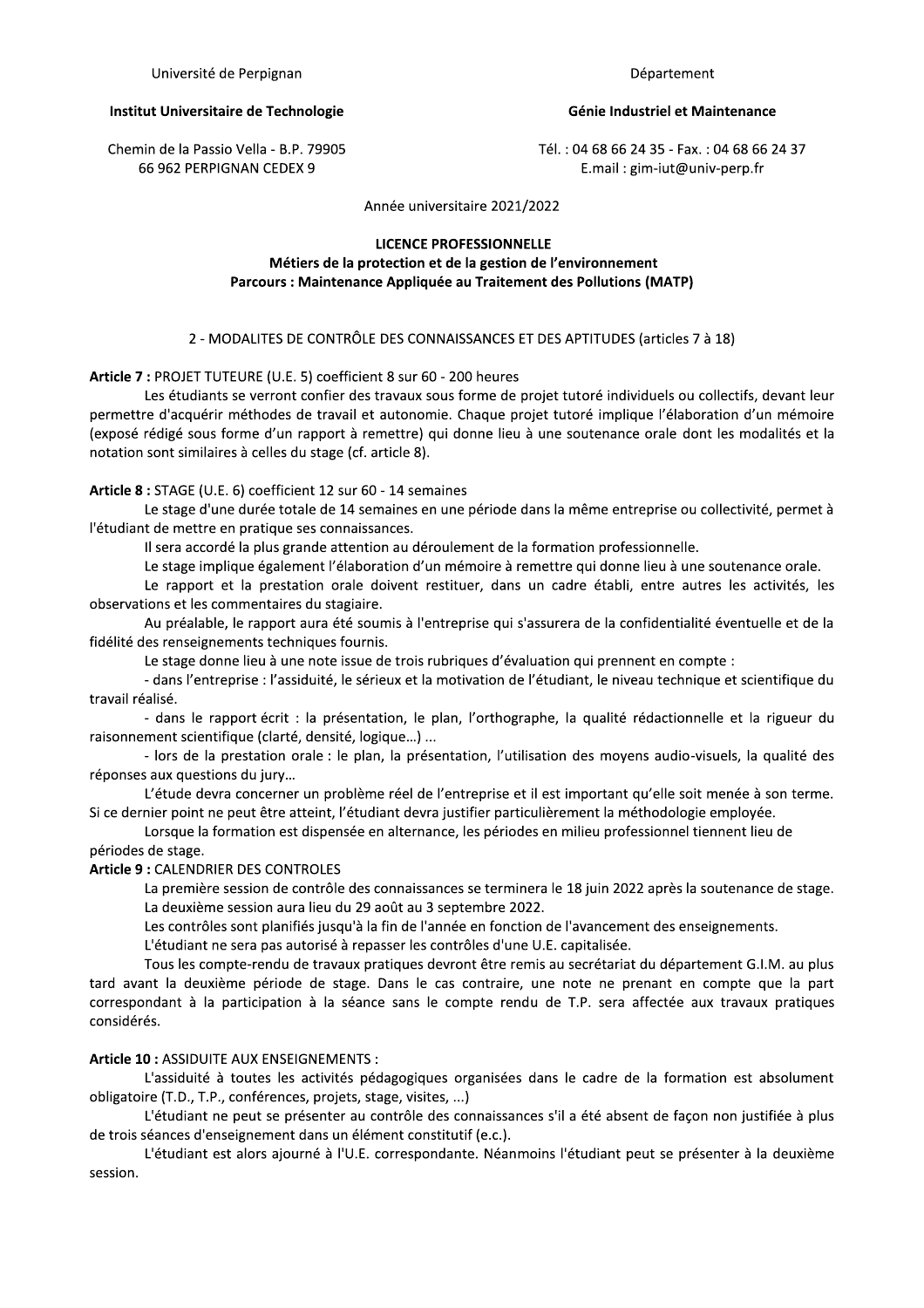Seul un motif legitime et serieux, prouve par un certificat officiel, peut justifier une absence. Il doit etre depose, au secretariat, au plus tard une semaine apres l'absence, afin d'y etre valide.

En cas de non-presence d'un enseignant, les étudiants sont tenus d'en informer le secretariat.

Seul un motif légitime et sérieux, prouvé pa<br>
déposé, au secrétariat, au plus tard une semaine après<br>
En cas de non-présence d'un enseignant, les é<br>
En cas de non-présence d'un enseignant, les é<br> **Article 11 :** MODALITES D essionnelle est decernee aux etudiants qui ont obtenu à la fois une moyenne generale egale ou superieure a 10 sur 20 a l'ensemble des unites d'enseignement, y compris le projet tuteure et le stage, et une moyenne egale ou superieure a 10 sur 20 a l'ensemble constitue du projet tuteure et du stage.

La compensation entre elements constitutifs d'une unite d'enseignement, d'une part, et les unites d'enseignement, d'autre part, s'éffectue sans note eliminatoire.

Lorsqu'il n'a pas ete satisfait au controle des connaissances et des aptitudes, l'etudiant peut conserver a sa demande, le benefice des unites d'enseignement pour lesquelles il a obtenu une note egale ou superieure a 8 sur 20.

Lorsque la licènce professionnelle n'a pas eté obtenue, les unites d'enseignement dans lesquelles la moyenne de 10 a ete obtenue sont capitalisables.

#### Article 12 : ACQUISITION DES E.C.T.S.

L'acquisition de l'unité d'enseignement emporte l'acquisition des crédits européens correspondants.  $(E.C.T.S.)$ 

#### Article 13 : CONTROLE DES CONNAISSANCES ET DES APTITUDES

La compensation entre élém<br>
d'enseignement, d'autre part, s'effectue<br>
Lorsqu'il n'a pas été satisfait au<br>
demande, le bénéfice des unités d'ensei<sub>l</sub><br>
Lorsque la licence professionne<br>
de 10 a été obtenue sont capitalisables teriande, it because a cincept linearce professionnelle n'a pas été obtenue, les<br>
de 10 a été obtenue sont capitalisables.<br> **Article 12 :** ACQUISITION DES E.C.T.S.<br>
L'acquisition de l'unité d'enseignement emporte l'ac<br>
(E. des et l'acquisition des connaissances sont appreciees par un controle continu et regulier (choix conforme a l'article L 613-1 du Code de l'education). En consequence, la premiere session de controle des connaissances est organisee durant les periodes d'enseignement sous forme precisement de controle continu et regulier seulement. La deuxieme session de controle des connaissances est organisee au debut du mois de

septembre.<br>Le contrôle des connaissances comporte des épreuves écrites, orales ou pratiques selon le choix de l'enseignant responsable de la matiere ou de l'e.c., qui en determine la nature et la duree. Il en informe prealablement les étudiants.

Les notes de travaux pratiques (T.P.) sont definitivement acquises.

Dans le cas ou la moyenne obtenue par l'ensemble constitue du projet tuteure (U.E.5) et du stage (U.E.6) est inferieure a 10 sur 20, le candidat doit, lors de la deuxieme session, obligatoirement representer (rapport ecrit et prestation orale), au moins l'une de ces deux unités d'enseignement non capitalisée ; et obligatoirement celle(s) inferieure(s) a 8 sur 20.

Seules les notes obtenues lors de la deuxieme session (septembre) sont prises en compte pour la détermination de la moyenne générale de chaque U.E. présentée lors de la deuxième session. Lors d'éventuelles sessions ulterieures, le calcul de la moyenne generale se fait avec les notes obtenues a la session la plus recente.

Les telephones portables, machines a calculer personnelles, tout appareil electronique de communication sont interdits. Les sacs et trousses doivent etre deposes a l'entree de la salle de controle. En cas de fraude averee, des sanctions seront prises à l'encontre de l'usager pouvant aller jusqu'au conseil de discipline de l'UPVD et l'exclusion.

#### Article 14 : ABSENCE A UN CONTROLE

Seules les notes obtenues lors de la deuxième session (septembre) sont prises en compte pour la<br>détermination de la moyenne générale de chaque U.E. présentée lors de la deuxième session. Lors d'éventuelles<br>sessions ultérie teure, stage). Dans ce cas le candidat est ajourne à l'U.E. correspondante. Toutefois, en cas d'absence dument justifiee (cf. article 10), l'enseignant responsable de la matiere concernee, peut decider a titre exceptionnel d'organiser pour ce candidat, une epreuve speciale de rattrapage lors de la premiere session uniquement. Sanctions seront prises a rencontre de l'usager pouvant<br>
Article 14 : ABSENCE A UN CONTROLE<br>
La mention « défaillant » sanctionne l'absence<br>
(T.P., projet tuteuré, stage). Dans ce cas le candidat es<br>
d'organiser pour ce ca

r la licence professionnelle que pour chaque unite d'enseignement (U.E.) capitalisee,

- sont attribuees selon les conditions suivantes :<br>- Passable, ``````quand la moyenne générale obt and la moyenne generale obtenue est au moins egale a 10 et inferieur $\cdot$
- Passable, la quand la moyenne generale obtenue est au moins egale a 10 et inferieure a 12.<br>- Assez bien, la quand la moyenne générale obtenue est au moins égale à 12 et inférieure à 14.
- Assez bien, a quand la moyenne generale obtenue est au moins egale a 12 et inferieure a 14.<br>- Bien, sure a quand la moyenne générale obtenue est au moins égale à 14 et inférieure à 16.<br>-- Bien, comparen en la moyenne generale obtenue est au moins egale a 14 et inferieure a 16.<br>- Très bien, comparent la moyenne générale obtenue est au moins égale à 16.

Experiencions, and income conditions suivantes:<br>
Sont attribuées selon les conditions suivantes :<br>
- Passable, quand la moyenne générale obtenue est au<br>
- Assez bien, quand la moyenne générale obtenue est au<br>
- Très bien, La responsable de la licence professionnelle accreditee, presidente du jury : Madame Martine GRISENTI, Maitre de Conferences